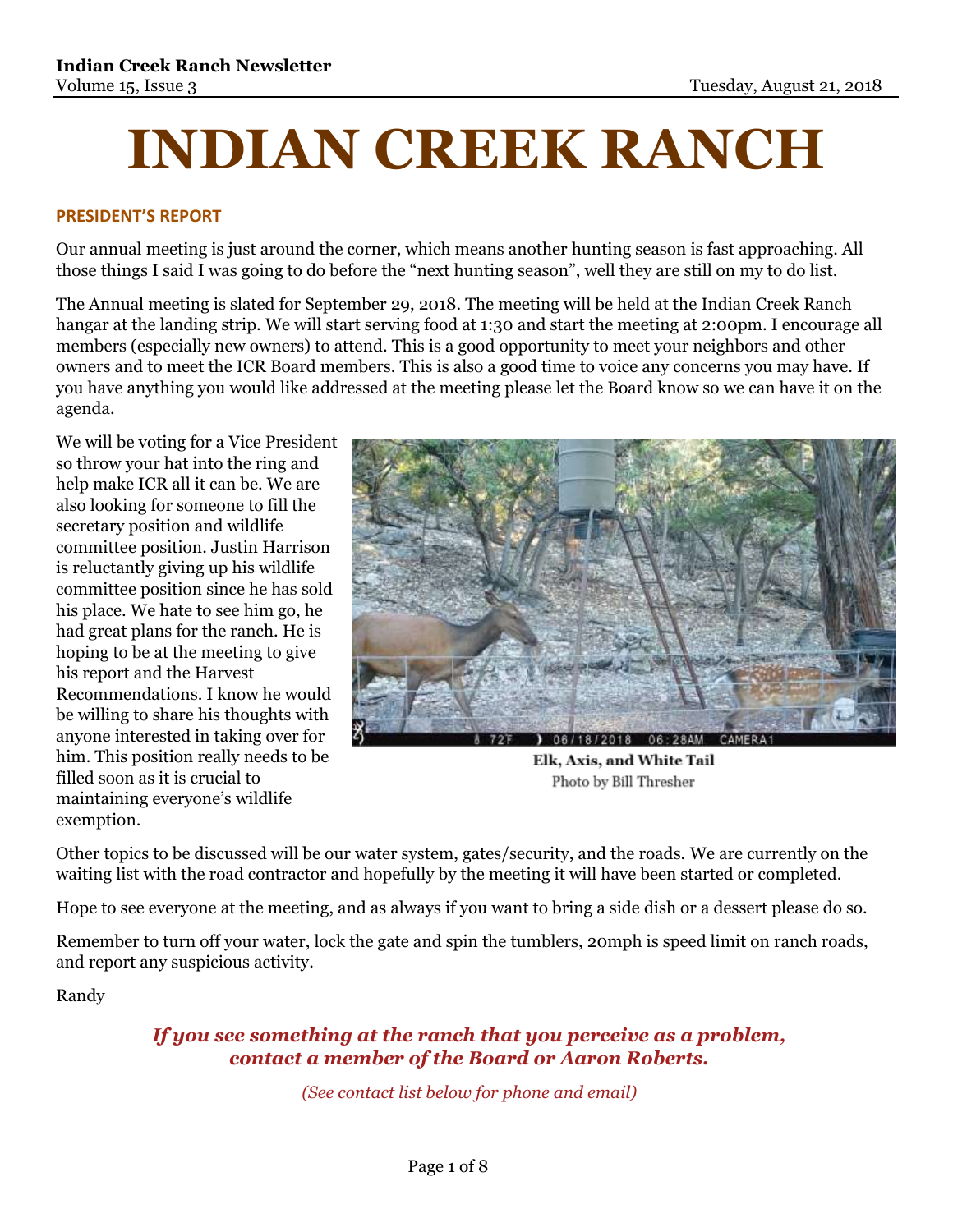### **VICE-PRESIDENT'S REPORT**

With the annual meeting just over a month away, I really encourage everyone to attend. It is important for all members of the Indian Creek Landowners Association to know about and have input on the operations of our Association. We do not have paid staff, so member involvement is important. At the September meeting, we will be discussing the water system, which has multiple issues. A few volunteers have been doing a great job maintaining the complex water system and we all need to show our appreciation to them. Most of the repairs require two people. We thank those who have volunteered their time to help, and we encourage more of you to volunteer in the future.

Remember to email your elk census data to either Mike Ashby [\(Mike.Ashby@me.com\)](mailto:Mike.Ashby@me.com) or Gwen Lanning [\(textileranger@gmail.com\)](mailto:textileranger@gmail.com).

Refer below for key information from the July 23 email from Gwen.

**Jerry** 

### **ANNUAL ELK CENSUS**

Between August 1 and August 31, please send any game camera pictures of elk on your property. You may also send personal observations of any elk you see on your place.



**Raccoon** 

Please include as much observation information as possible -- e.g., the date of the spotting, sex of the elk, whether it was an adult or calf, number of antler points (spike, 2x2, 3x4, etc.). Also include your phase and tract number so that I can correlate other nearby spottings to possibly eliminate duplicate counts. A simple day by day chart can be used to sum up visual and camera observations (One was attached in the email).

One added note, if you have multiple pictures of the same elk on your game camera at any given time, please send only a representative picture (unless different elk are in different pictures). This will make it easier to sort through all of the pictures.

My summary will be reported at the annual fall meeting. Please participate

and send your info to me at the end of August. (You can also send them to Gwen Lanning, gwenlanning@yahoo.com, if that is easier for you and she will forward them to me.).

Please participate in the survey ……

Mike Ashby

[mike.ashby@me.com](mailto:mike.ashby@me.com)

## **WILDLIFE COMMITTEE REPORT**

It's with mixed emotions that I write this my second, and ultimately last Wildlife Report for ICR. My lot in phase 1 is under contract and expected to close in late August. While I have enjoyed my four or so years here at the ranch, my family added a third daughter recently which has drastically reduced my ability to get away to my "happy place" as often as required to keep everything running smoothly. At age 42, I now have three daughters



**Mourning Dove Nest**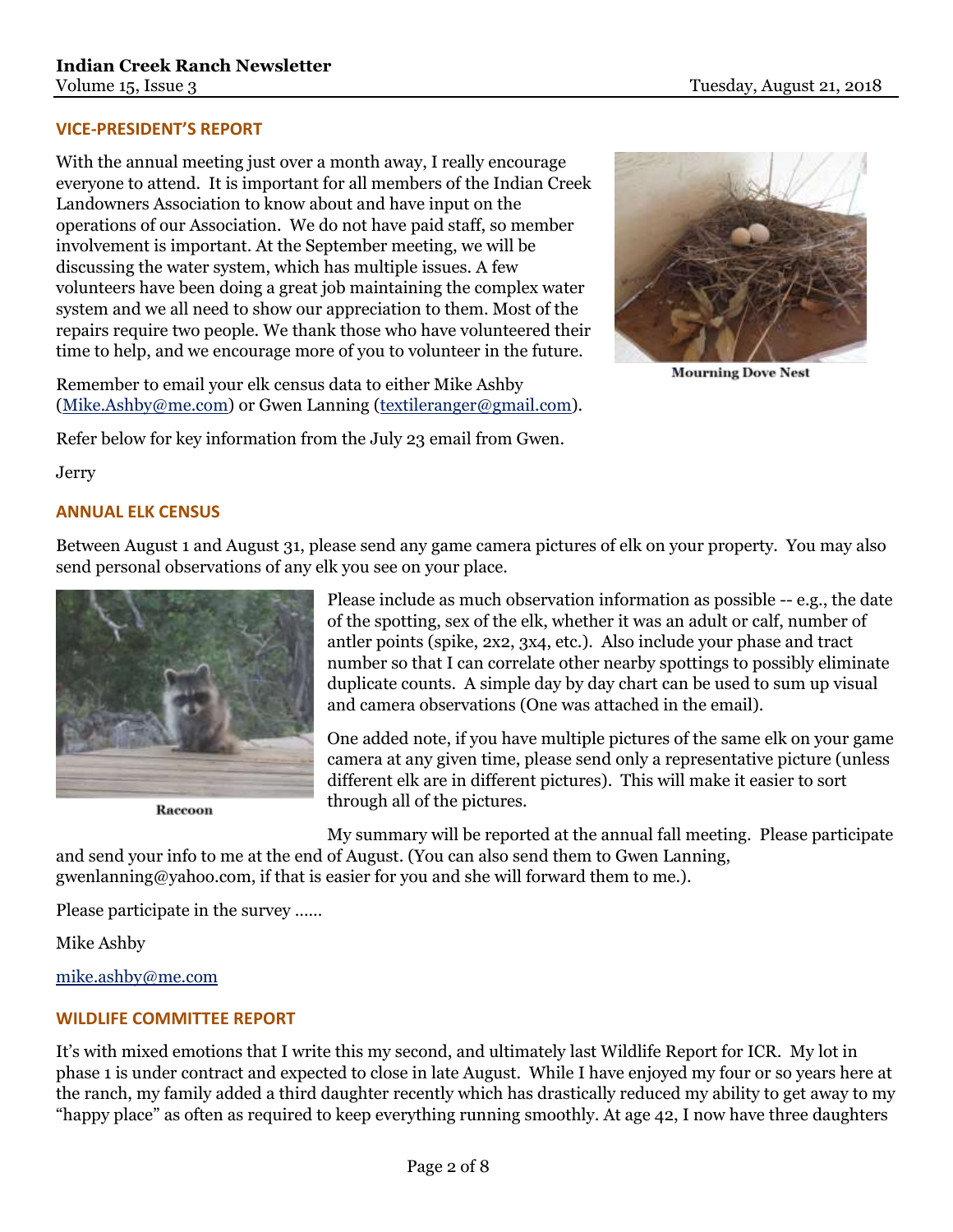all under the age of 6 (Twin 5 yr olds, and a 16 month old). Wish me luck as I move forward in this crazy thing we call life! Haven't decided if they're gonna keep me young, or put me in the grave early yet…guess we will figure that out in the "teenage years".



**Deer with tag** Photo courtesy of Shawn Hebert

As it relates to the wildlife at the ranch, not much new to report. While it has been hot, the ranch has received quite a bit of rain as late and is quite green. All of the animals I have seen have been in great shape, and it appears the herd is healthy.

We completed our second Spotlight Survey on Saturday (8/18). The number of whitetail were down compared to our first survey in late July, but we did spot quite a few in addition to a few elk, and a ton of axis. We will continue the surveys and have another planned for mid-September in order to get the harvest recommendations complete before the annual meeting.

*Remember to keep a log of your whitetail incidental counts when at the ranch!* These counts help us determine the ratio of bucks to doe (fawns too – helps with fawn crop/survival ratio). I or Bill Thresher with send out an email asking for those starting in September.

I will continue to help out with the surveys and harvest recommendations until season begins, as I feel that I need to complete this task that I volunteered for earlier in the year.

ICR is a fantastic place and I will miss it very much. Best of luck to all you in the upcoming hunting season.

Justin Harrison

## **SECURITY AND WATER / ROAD COMMITTEE REPORT**

Thanks to everyone who has helped with water repairs and lock issues. I want to specifically thank my two primary volunteers: our President Randy and our Vice-President Jerry for their help with the water system.

Reporting any problem or ranch related information is very important and helpful. We cannot deal with an issue if we don't know about it. If you have water or lock issues let a board member or the ranch manager know immediately.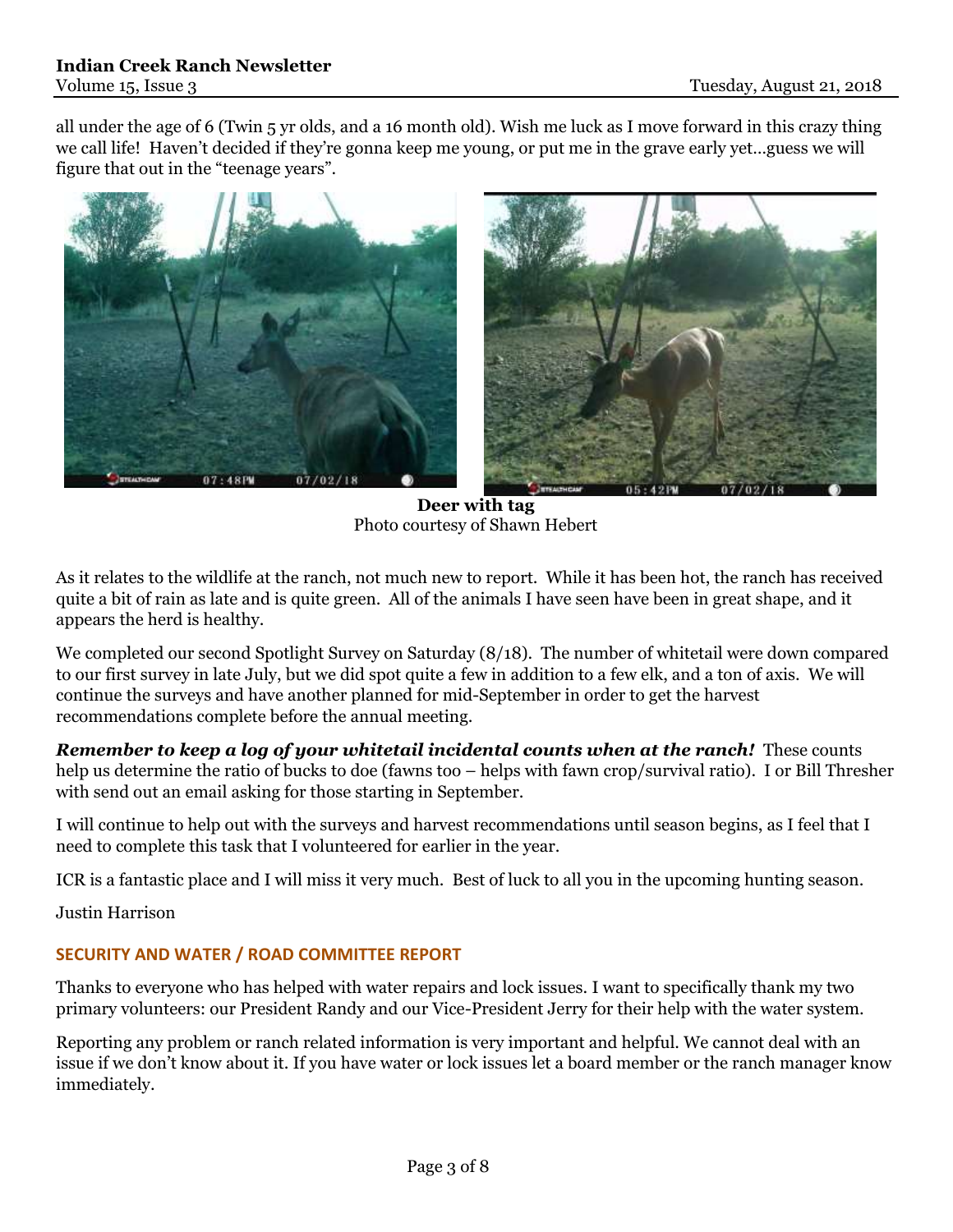

Rainwater run off

We have been having lock problems at the Phase 1 gate which cost us 6 locks either broken or missing. Sorry for any inconvenience and thanks for keeping us informed. We do not know what is going on and would love it if somebody could enlighten us with facts instead of theories. The main gate has not had any trouble at all.

We have water volume issues with the Phase 1 well and owners are too often not able to get any water. The same thing is happening for owners who get water from the Phase 4 well. We also have ongoing problems with the Phase 6 well. The wells all seem to be slowing down their output as the water table shrinks. Please do your part to conserve water and keep in mind that we all have to share it.

It may be time to start thinking about innovative ways to manage association water. Anything from the basics of water rationing through to landowners harvesting their own rain water. Ideas will be discussed at the meeting.

Your time at the ranch is precious but you only need to set aside a couple of hours as a volunteer. You need to be able to hold a wrench but no experience is necessary. You can let the ranch manager know in advance the specific time you can spare and he will let you know if he can use your help at that time.

Finally, we are hoping to have fajitas with the fixings at the meeting in addition to some burgers and hotdogs. My favorite, however, is trying all the different, creative side dishes coming from your kitchens.

Thanks again.

# *Turn your main valve off when you are not at the ranch! Please!*

Aaron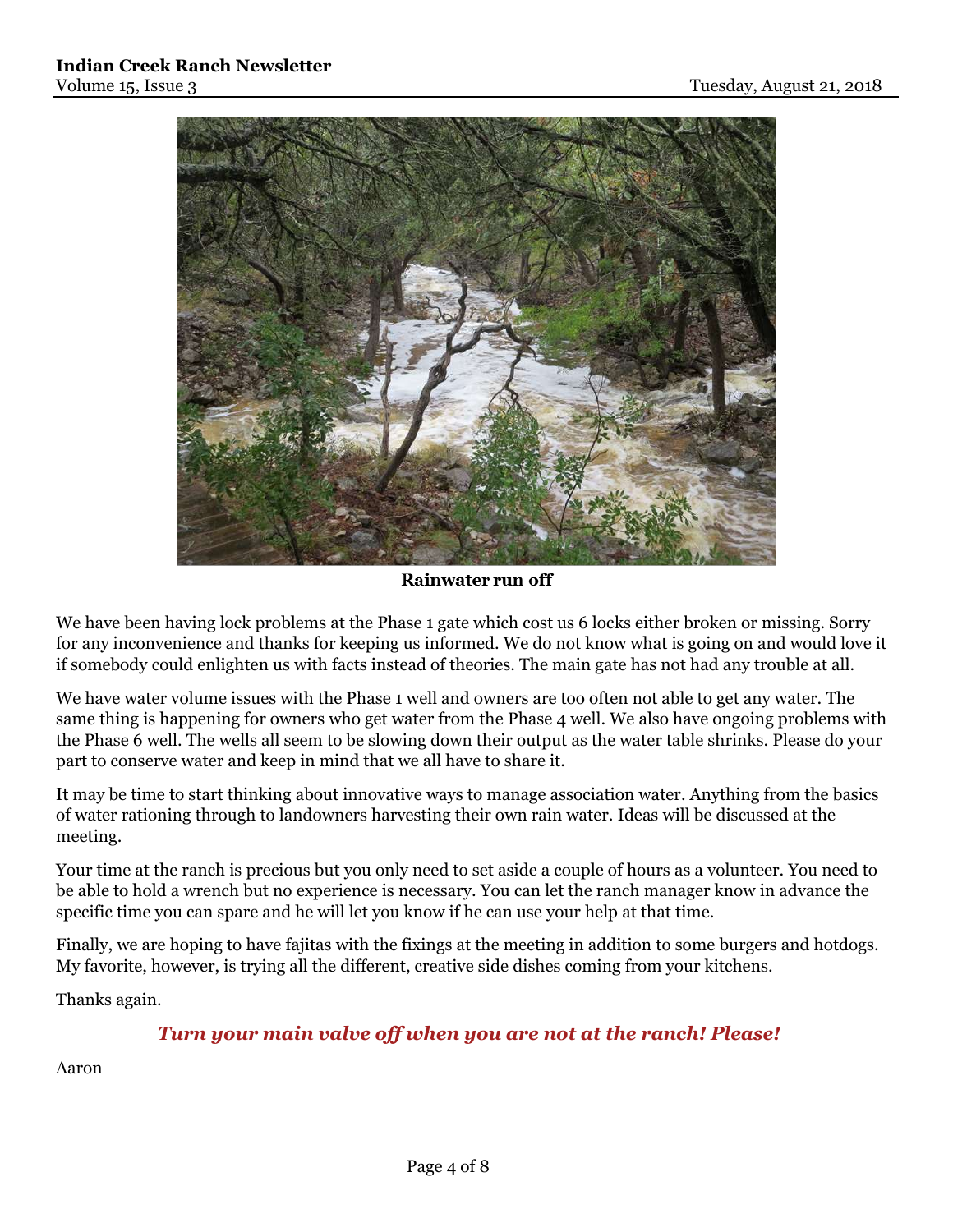#### **TREASURER'S / SECRETARY'S REPORT**

Following up on my report in the previous newsletter, we have contracted to have significant road work performed throughout all phases, with a focus on the roughest sections of road. The estimate for this work is \$30k, which will require us to dip into our reserves, however, the Board felt that this was a better option than to stagger the work and have to pay mobilization costs twice. The rain has cooperated and we expect to have the work completed before hunting season begins.

A worrisome aspect of the ranch is the level of effort and cost required to maintain our water system. We continue to have issues and are having to hire outside contractors to perform the more complex repair work. Water costs this year have been \$6,600 which is more than last year and we have yet to address many major issues. Water will be a major discussion point at this year's annual meeting.

```
Jo
```
Income and Expense Report - 2018

The Owners Association at Indian Creek

As of Aug 17, 2018

|                                                                 |   | 2017        |   | 1Q 2018      |   | 2Q 2018  |   | 3Q 2018  |        | 4Q 2018 |    | 2018 Total  |   | <b>Budget</b> |    | Remaining  |
|-----------------------------------------------------------------|---|-------------|---|--------------|---|----------|---|----------|--------|---------|----|-------------|---|---------------|----|------------|
| Balance brought forward from 2017:                              |   |             |   | \$58,385.85  |   |          |   |          |        |         |    |             |   |               |    |            |
| Income in 2018                                                  |   |             |   |              |   |          |   |          |        |         |    |             |   |               |    |            |
| Annual Assessments                                              |   | \$34,433.39 |   | \$28,152.48  | Ś | 3,553.69 | s |          |        |         | \$ | 31,706.17   | Ś | 31,889.22     | s  | 331.74     |
| Other Income                                                    | s | 2,725.00    | Ś | 724.85       | S | 200.00   | S |          | s<br>s | $\sim$  | Ŝ  | 924.85      | S |               | s  |            |
| <b>Total Income</b>                                             |   | \$37,158.39 |   | \$28,877.33  | s | 3,753.69 | s | t        | s      | ¥       |    | 32,631.02   | s | 31,889.22     | ్య | 331.74     |
| Expenses in 2018 <sup>2,3</sup>                                 |   |             |   |              |   |          |   |          |        |         |    |             |   |               |    |            |
| Road Work                                                       |   | 2,125.00    | Ŝ | 2,375.00     | Ŝ |          | S |          |        |         | ŝ  | 2,375.00    | s | 16,000.00     | s  | 13,625.00  |
| Water System Maintenance                                        |   | 339.71      | Ś | 554.28       |   | 71.88    | Ś | 474.85   | Ŝ      | ÷       | Ŝ  | 1,101.01    | Ś | 4,000.00      | 'S | 2,898.99   |
| Water System Reserve"                                           | š | 5.379.93    |   | $\sim$       | S | 1,986.66 | 5 | 3,526.62 | S      | $\sim$  | \$ | 5,513,28    | s | 20,000.00     | s  | 14,486.72  |
| Wildlife Biologist                                              |   |             |   |              |   |          |   |          |        |         |    |             |   |               |    |            |
| <b>Electric Bills</b>                                           |   | 3,208.51    |   | 853.12       |   | 833.42   | ς | 757.67   |        |         |    | 2,444.21    |   | 3,500.00      |    | 1,055.79   |
| Annual Meeting                                                  |   | 360.36      | Ś |              |   |          |   |          |        |         |    |             | s | 500.00        | s. | 500.00     |
| Grounds Maintenance                                             |   | 264.14      | Ś | $(85.20)$ \$ |   |          |   |          |        | $\sim$  |    | $(85.20)$ S |   | 500.00        | s  | 585.20     |
| Property Taxes                                                  |   | 812.57      | ς |              |   |          |   |          |        |         |    |             | ς | 700.00        |    | 700.00     |
| <b>Administrative Expenses</b>                                  |   | 1,110.00    |   | 6.59         |   | 656.25   |   | ä,       |        |         |    | 662.84      | S | 2,000.00      |    | 1,337.16   |
| <b>Attomey Fees</b>                                             |   |             |   | $\sim$       |   |          |   | $\pi$    |        | $\sim$  |    |             |   | 400.00        |    | 400.00     |
| Hangar/Tractor                                                  |   | 1,476.76    |   |              |   | 2,750.00 |   |          | S      |         |    | 2,750.00    |   |               |    | (2,750.00) |
| General Reserve                                                 | Ś | 1,375.00    |   |              |   |          |   |          |        |         |    |             |   | 2,000.00      | S  | 2,000.00   |
| Total Expenses \$ 16,451.98                                     |   |             | s | 3,703.79     |   | 6,298.21 | s | 4,759.14 | s      |         |    | 14,761.14   | Ś | 49,600.00     | s  | 34,838.86  |
| <b>Current Balance:</b>                                         |   |             |   |              |   |          |   |          |        |         | Ś  | 76,255.73   |   |               |    |            |
| <b>Emergency Reserve</b>                                        |   |             |   |              |   |          |   |          |        |         |    | (28,000.00) |   |               |    |            |
| Amount Still Available for Current Year (with dues received)    |   |             |   |              |   |          |   |          |        |         | Ś. | 48,255.73   |   |               |    |            |
| Amount Available in Total for Current Year (with dues expected) |   |             |   |              |   |          |   |          |        |         |    |             | Ś | 62,275.07     |    |            |

<sup>1</sup> Income is considered received when it is deposited in the ICR bank account.

<sup>2</sup> Expenses for labor, e.g., well services or road work, are accrued in the month the work was performed.

<sup>3</sup> Expenses incurred and submitted for reimbursement by Owners, e.g., plumbing supplies, annual meeting expenses, administrative expenses, are considered incurred upon acceptance of invoices/receipts by the Treasurer.

<sup>4</sup> Water reserve includes replacement items for wells, i.e., bladders, pressure tanks & pressure pumps.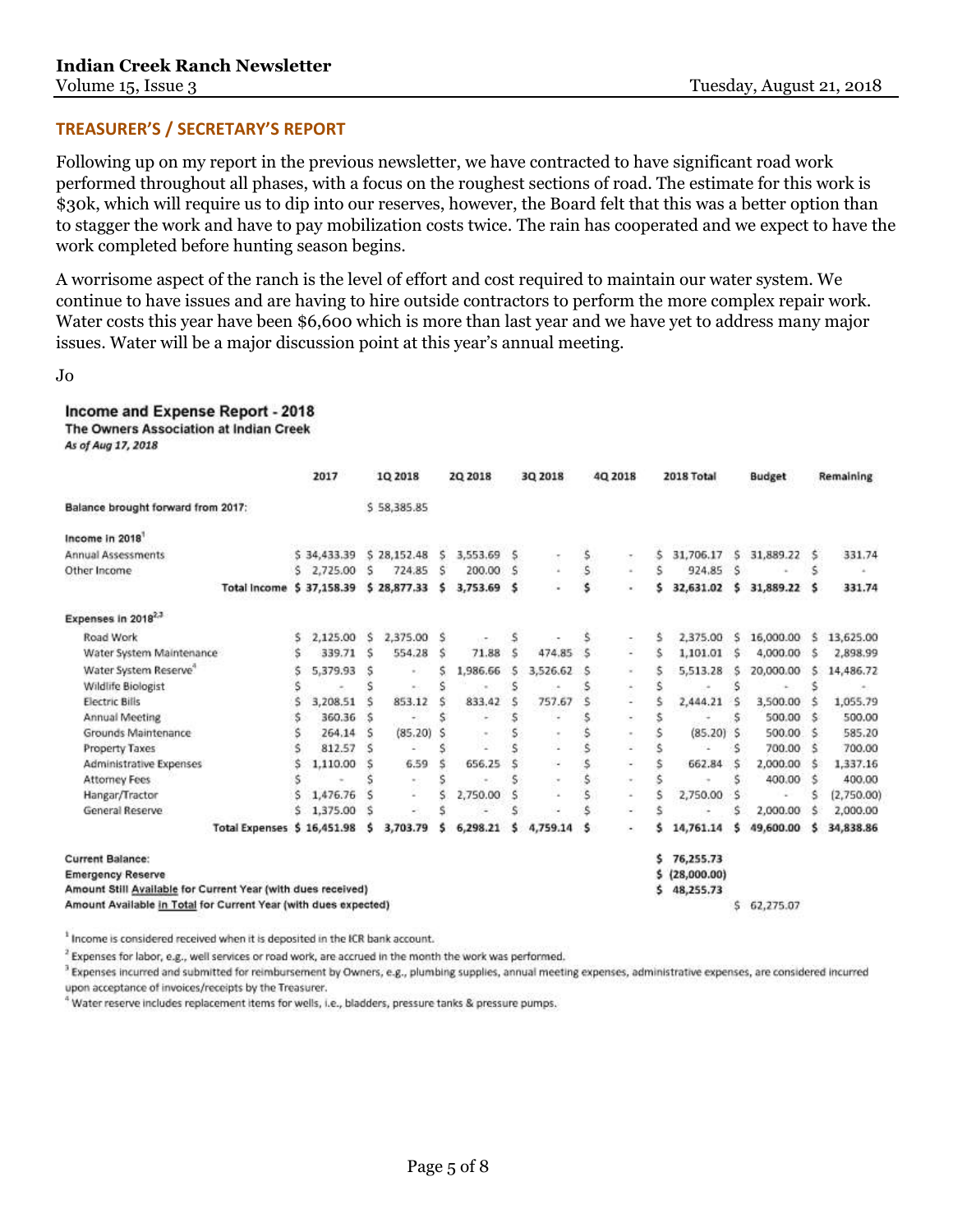## **ADVERTISEMENTS**

Two high capacity spin cast feeders for sale. Contact Mike Ashby (phase 7 track 1) @ 830-220-0049 or [mike.ashby@me.com.](mailto:mike.ashby@me.com)



Black one holds over 10 bags, has 6 volt system with solar panel (battery not included). Fill by attached ladder and deck. For some reason, does not test right now - \$30.



Yellow one holds over 10 bags, has 6 volt system with solar panel (battery not included). Fill by ladder or ATV bed - \$30.



8 foot wide x 6 foot deep x 5 foot high metal storage shed. Free if you pick it up. Contact Aaron Roberts (phase 1 track 11) @ 830-353-1200 or [fiddleaaron@yahoo.com.](mailto:fiddleaaron@yahoo.com)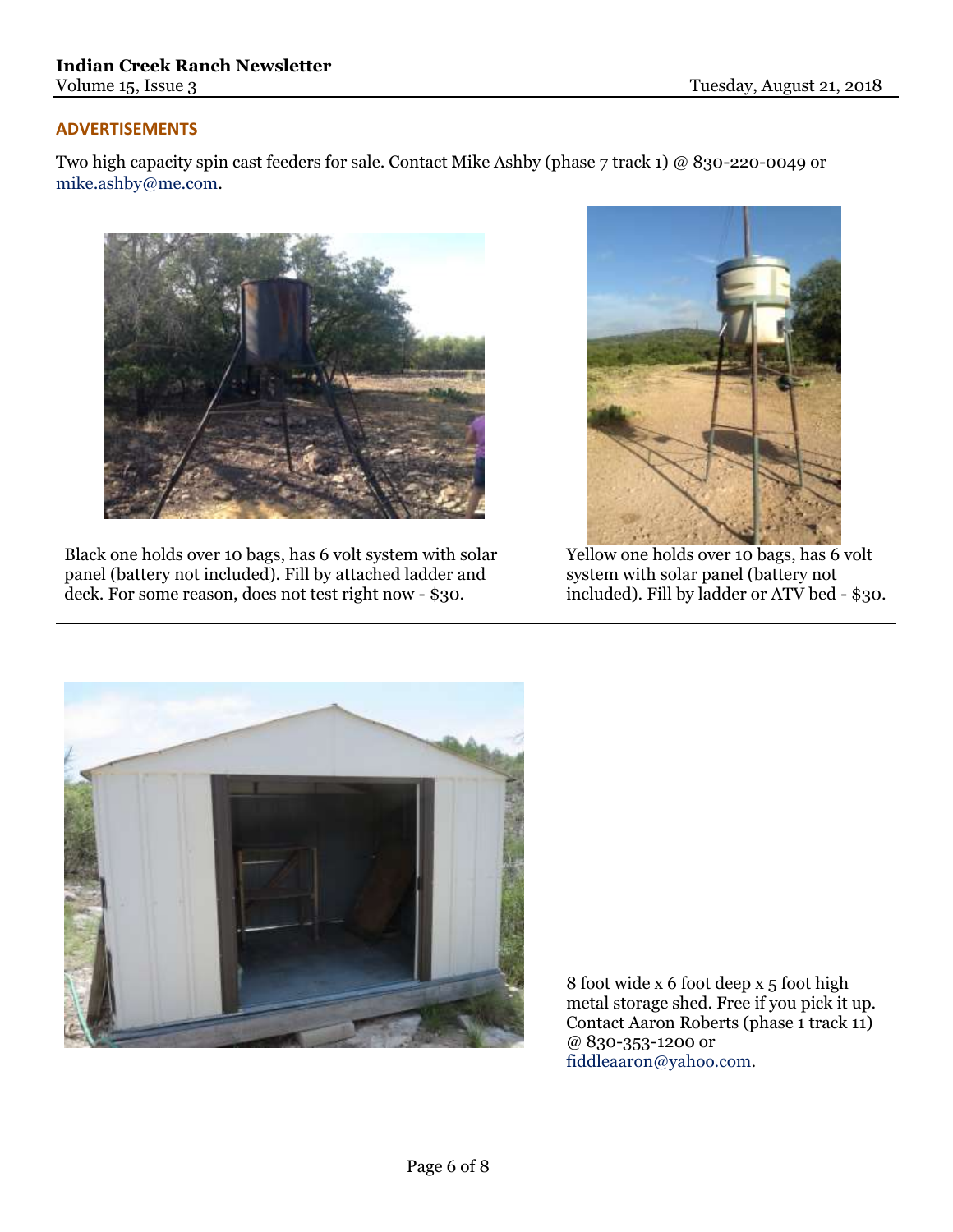# **KEY ICR CONTACTS**

| <b>Position</b>                   | <b>Name</b>          | <b>Phone</b> | <b>Email</b>                |
|-----------------------------------|----------------------|--------------|-----------------------------|
| President                         | <b>Randy Stephen</b> | 713-823-2785 | randy@stephenstephenson.com |
| <b>Vice President</b>             | Jerry Allen          | 979-836-1071 | jsallens2000@gmail.com      |
| Treasurer / Secretary             | Jo Roberts           | 830-834-0884 | jo.roberts@pwc.com          |
| Road Representative               | Ronnie Itz           | 281-380-4693 | $c$ iitz1@gmail.com         |
| <b>Water Representative</b>       | Aaron Roberts        | 830-353-1200 | fiddleaaron@yahoo.com       |
| <b>Gate Security Contact</b>      | <b>Aaron Roberts</b> | 830-353-1200 | fiddleaaron@yahoo.com       |
| <b>Communications Coordinator</b> | <b>Gwen Lanning</b>  | 281-460-3620 | textileranger@gmail.com     |
| Newsletter Editor                 | Jo Roberts           | 830-834-0884 | jo.roberts@pwc.com          |
| <b>Wildlife Committee</b>         | Justin Harrison      | 512-466-2520 | jt1848@me.com               |
|                                   | <b>Bill Thresher</b> | 210-883-5215 | threshb@sbcglobal.net       |
| Webmaster                         | Philip Nelson        | 210-863-0360 | philip@newtek.com           |

# **EMERGENCY CONTACTS**

| <b>Type</b>                | <b>Location</b> | <b>Phone</b> |
|----------------------------|-----------------|--------------|
| Fire Department            | Rocksprings     | 830-683-4111 |
|                            | Barksdale       | 830-234-3473 |
|                            | Camp Wood       | 830-597-6100 |
| <b>EMS</b>                 | Rocksprings     | 830-683-3305 |
|                            | Camp Wood       | 830-597-4200 |
| Sheriff and Highway Patrol | Rocksprings     | 830-683-4104 |

## **USEFUL CONTACTS**

| Company                                                 | <b>Name</b>         | <b>Phone</b> | Email                       |  |  |  |
|---------------------------------------------------------|---------------------|--------------|-----------------------------|--|--|--|
| 911 Regional Planning                                   | Troy McGonagill     | 830-306-4025 | troy.mcgonagill@mrgdc.org   |  |  |  |
| <b>Southwest Texas Telephone</b>                        |                     | 830-683-2111 |                             |  |  |  |
| <b>TPWD Regional Fire Specialist</b><br>Prescribed Burn | <b>Wesley Evans</b> | 512-265-4158 | wesley.evans@tpwd.texas.gov |  |  |  |